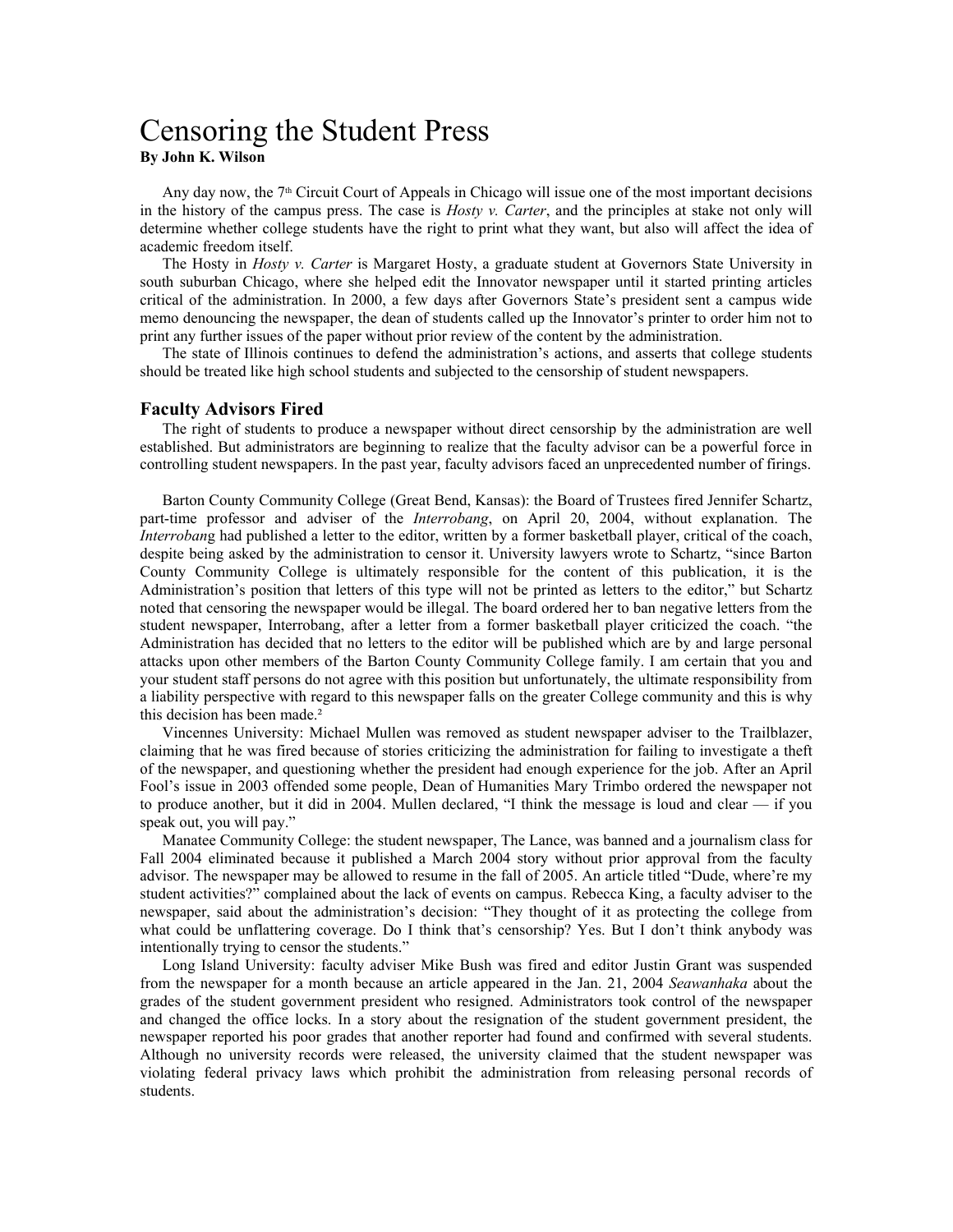Arapahoe Community College: Chris Ransick was dismissed as newspaper adviser after battles over content of the paper.

Fort Valley State University in Georgia: Dan Archer, faculty advisor, was dismissed over content issues in the student newspaper.

Kansas State University: Ron Johnson, director of student publications and adviser to the Kansas State Collegian, was fired from these positions by the administration. Members of the Black Student Union had called for Johnson's resignation after the paper did not cover the Big 12 Conference on Black Student Government. In 2004, the Collegian was named the best four-year daily broadsheet newspaper in the country. Journalism school director Todd Simon declared, "It's kind of like a coach; if the record is middling, usually you change coaches." After receiving five "outstanding" ratings from 1999 to 2003, Johnson received an "exceeds expectations" rating in 2004 and was recommended for a raise. On July 6, 2004, a federal judge ordered the administration to reinstate the newspaper's faculty advisor.

California State University-Long Beach: Daily Forty-Niner publisher William Mulligan was removed after printing a full-page ad criticizing journalism department chair William Babcock for his "chilling censorship warning" to the staff. Babcock discouraged the newspaper from reporting the dispute within the journalism department, declaring, "It's not a news story."

### **Sex and the University**

Perhaps no topic is a greater source of censorship than sexuality. Numerous newspapers have been censored or stolen because of sexual content, especially at religious universities.

Spokane Falls Community College: new campus rules will allow administrators to fire or punish journalists and require advance permission for publishing any "controversial material." Two student editors who printed a small photo of a couple having sex (covered with black bars) were not fired because the previous policy would not allow it.

University of Missouri at Kansas City: a building manager removed 450 copies of the *University News*  because of a front-page article on "Sex at Swinney."

La Roche College: the president destroyed 900 copies of the April 14, 2004 *La Roche Courier* because a columnist advocated teaching students about safe sex.

University of North Florida: the student government sharply cut funding for the student-run radio station and required Osprey Radio to survey students every other week about what music it should play. One student senator complained that the station was playing "the filthiest, most vulgar, disgusting, unbelievable stuff."

University of Scranton: The 2004 April Fools edition of The Aquinas led officials to shut down the newspaper for more than a month, fire the editor, and remove all remaining copies of the newspaper. The edition of *The Aquinas* included a "fictitious reference to a priest caught fooling around with a woman during the screening of *The Passion of the Christ*," and a *Celebrity Death Match* between the former and current university president. In a special full-page "statement of ethics" in the May 13, 2004 issue of The Aquinas compelled by the university before the newspaper was allowed to publish again, the staff and editorial board of the newspaper promised, "it is important that we strive for the same goals as our University" and added, "Though our mission is to serve as a paper of record and voice of the student community, we cannot appropriately foster the overall mission without respect for the ideals of Jesuit pedagogy." An editorial in the same issue proclaimed, "Through errors of omission and commission the newspaper developed a forked tongue. This will be no more."

Baylor University: The Lariat staff was threatened with disciplinary action for a Feb. 27 2004 editorial supporting gay marriage. "Taking into account equal protection under the law, gay couples should be granted the same equal rights to legal marriage as heterosexual couples,'' the editorial said. In a strongly worded statement that appeared in the newspaper on March 2, Baylor President Robert B. Sloan Jr. denounced the editorial: "Espousing in a Baylor publication a view that is so out of touch with traditional Christian teachings is not only unwelcome, it comes dangerously close to violating university policy, as published in the student handbook, prohibiting the advocacy of any understandings of sexuality that are contrary to biblical teaching,'' Sloan wrote. The student publications board, a group of faculty and administrators overseeing the newspaper, called the editorial a violation of student publications policy which says that student publications should not "attack the basic tenets of Christian theology or of Christian morality.'' The statement assures, "The guidelines have been reviewed with the Lariat staff, so that they will be able to avoid this error in the future."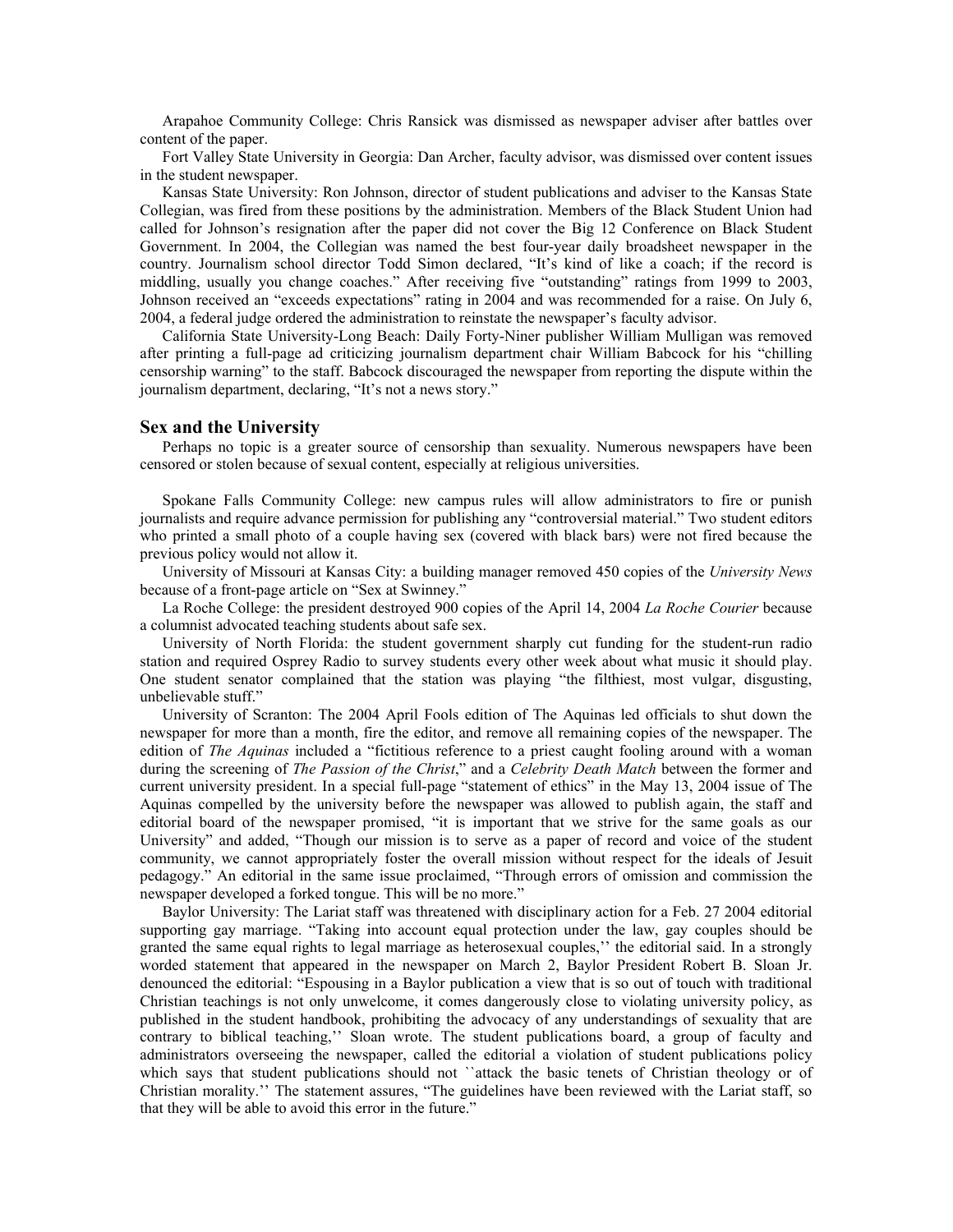## **Other Cases of Censorship**

Other types of censorship range from newspapers being shut down by the administration to efforts to fire columnists for expressing controversial viewpoints.

Hampton University: the president ordered newspapers confiscated after the students refused to publish her letter on the front page, and instead printed it on an inside page. After protests, Hampton adopted new policies on Dec. 19, 2003 protecting freedom of the campus press and prohibiting confiscation of newspapers.

Oregon State University: The Daily Barometer fired columnist David Williams after his column, "A message from a White Male to the African American Community" offended many readings. It later was revealed that parts of the column had been plagiarized from a syndicated columnist.

University of California at San Diego: administrators temporarily shut down a student television station because it showed the video of the beheading of Nicholas Berg in Iraq, canceling all student-produced shows for the remaining two weeks in the semester.

St. Cloud State University: former dean Richard D. Lewis sued the university because of a critical article about him accusing him of anti-Semitism that appeared in the Oct. 27, 2003 student newspaper, the *University Chronicle*. The newspaper retracted the article and apologized to Lewis. A judge dismissed the suit.

Rutgers University: The Medium, a campus humor magazine, offended people with a cartoon that declared, "Knock a Jew in the oven! Three throws for one dollar! Really! No, REALLY!" Some critics called for the publication to be shut down. In fall 2003, the newspaper printed personal ads with slurs against African-Americans, Asians, Hispanics, Jews, Christians, women and homosexuals. Former New York City mayor Ed Koch denounced the president for failing to punish the newspaper, and urged New Jersey governor McGreevey to "initiate remedial action" against the university.

Carnegie Mellon University: President Jared Cohon established a commission to review The Tartan, the student newspaper, after an April Fools' edition sparked protest because it included a cartoon with a racial slur, poems about raping a teacher and mutilating a woman with an ice skate, and an illustration of female genitalia. The editor-in-chief fired the cartoonist (who intended for the cartoon to criticize racists) and apologized, and ceased publication for the rest of the semester, but the commission will examine possible disciplinary action. A content review board will examine future editions of the newspaper. Dean of Student Affairs Michael Murphy, who will serve on the board, noted: "We all make mistakes and people err in judgment, but this cannot be tolerated. The Tartan is sitting in judgment of itself ... the administration will also sit in judgment of The Tartan and the students involved in this." Demonstrators called for all the students involved in allowing the racial slur to be printed to be suspended or expelled.

Cornell University: The campus NAACP sought to remove funding from *The Cornell American* and The Cornell Review after articles on racial preferences and violence were published that the NAACP regarded as an "orchestrated attempt" at "hate."

Roger Williams University: The Hawk's Right Eye had its funding cut off. President Roy Nirschel declared, "While we affirm the right of campus organizations to hold different points of view and to disagree, the university will not condone publications that create a hostile environment for our students and community."

Whittier College: a conservative campus newspaper, the Liberty Bell, was not allowed to distribute on campus without prior approval from the school publications board.

Southwest Missouri State University: officials investigated the faculty advisor and student editor of The Standard for publishing an editorial cartoon (drawn by an American Indian student) on Nov. 21, 2003 that a Native American group found "offensive" because it shows two Native Americans meeting a Pilgrim woman with a gift of canned corn, and the Pilgrim responds, "Gladys, the Indians are here and it looks like they brought corn...Again..." Editor-in-chief Mandy Phillips was told to attend "mediation" and that reporting on the administration's investigation could violate university policy. Also, SMS Young Americans for Freedom members claim they were prohibited from distributing their newspaper on campus because they were not a recognized student group.